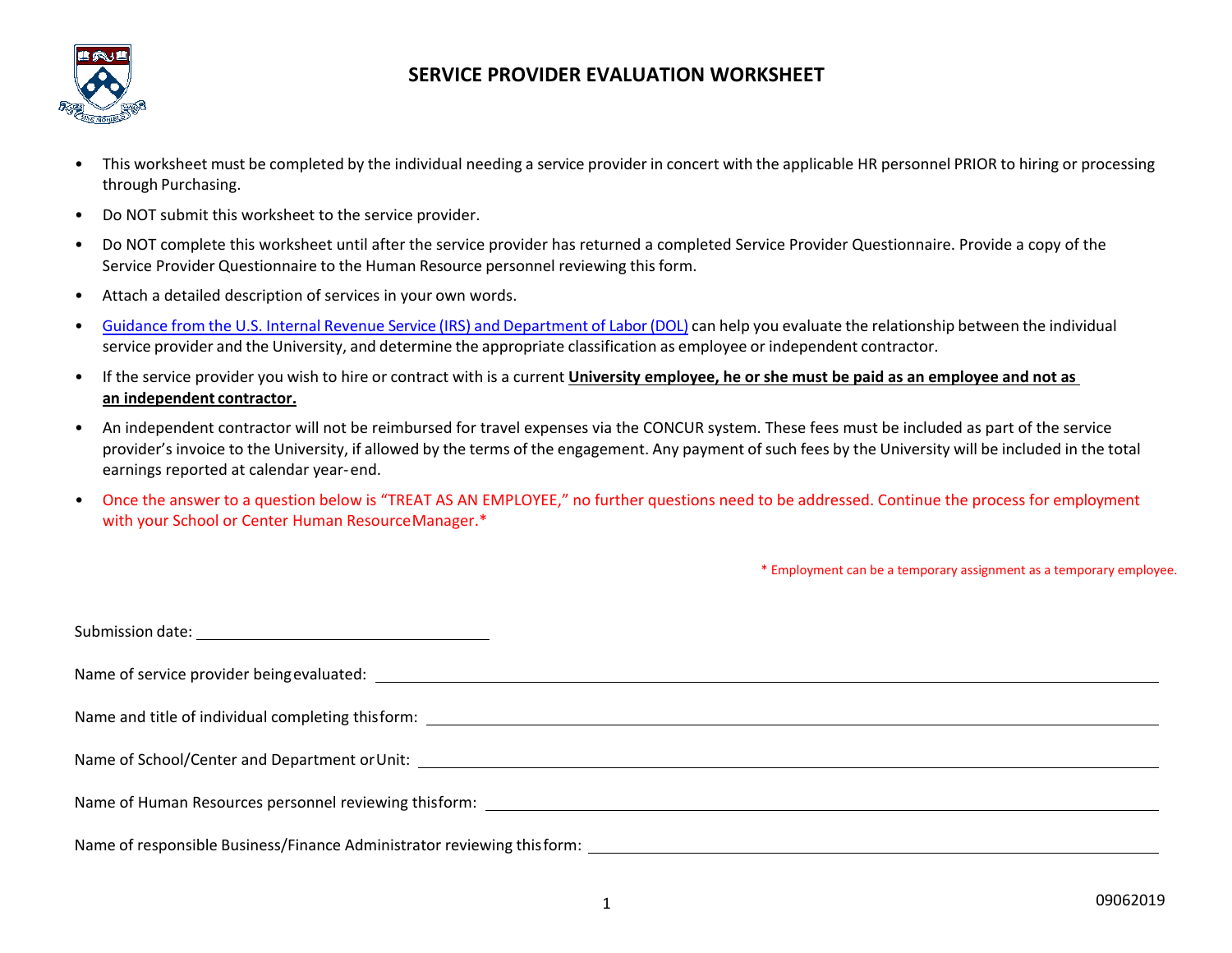## **SECTION I: INDICATE THE RESPONSE**

| <b>CURRENT RELATIONSHIP WITH THE UNIVERSITY OF PENNSYLVANIA</b>                                                                                                                                            | <b>YES</b>                                                                | <b>NO</b>               |
|------------------------------------------------------------------------------------------------------------------------------------------------------------------------------------------------------------|---------------------------------------------------------------------------|-------------------------|
| 1. Does this individual currently work for the University, the Health System or any of<br>its entities?                                                                                                    | $\bigcirc$<br>STOP - TREAT AS EMPLOYEE                                    | Ő<br>GO TO #2           |
| 2. Has the individual ever been on University payroll in either a regular or temporary<br>appointment?                                                                                                     | O<br><b>STOP - CONTACT HR</b>                                             | O<br>GO TO #3           |
| 3.<br>Is the individual a retiree of the University or Health System?                                                                                                                                      | <b>STOP - CONTACT HR</b>                                                  | GO TO #4                |
| Is the individual a student of the University of Pennsylvania?<br>4.                                                                                                                                       | <b>STOP - CONTACT SRFS</b>                                                | GO TO #5                |
| Is the individual providing the services outside of the United States?*<br>5.                                                                                                                              | <b>STOP - CONTACT GSS</b>                                                 | GO TO #6                |
| Is the individual a foreign national providing services inside the United States?<br>6.                                                                                                                    | <b>STOP - CONTACT TIO</b>                                                 | GO TO #7                |
| Is the individual serving on a board or in an advisory position for asponsored<br>7.<br>research project (grant)?                                                                                          | STOP - FORM NOT REQUIRED;<br>SEE LIMITED ENGAGEMENT<br>AGREEMENT          | GO TO #8<br>O           |
| 8. Are Penn employees, in your school/center, currently performing substantially similar<br>services? (NOTE: justification of specific need of Independent Contractor can be<br>submitted for review.)     | $\left( \begin{array}{c} \end{array} \right)$<br><b>STOP - CONTACT HR</b> | GO TO #9                |
| 9. Is it possible that the University would hire this individual as an employee providing<br>substantially similar services following the termination of his/her services as an<br>independent contractor? | STOP – CONTACT HR                                                         | <b>GO TO SECTION II</b> |

\* If the answer to Questions 5 and/or 6 is YES, please complete Section [II A, B, OR C. Do not check the box for classification determination, but send the completed SPE](mailto:globalsupport@pobox.upenn.edu) and SPQ to Global Support Services (GSS) for question 5 or Tax and International Operations (TIO) [for question 6. GSS will assist in making the classification determination](mailto:doftaxoper@pobox.upenn.edu) for individual services providers outside the United *[States, and TIO will assist in making the classification determination for foreign nationals providing services inside the United States.](mailto:doftaxoper@pobox.upenn.edu)*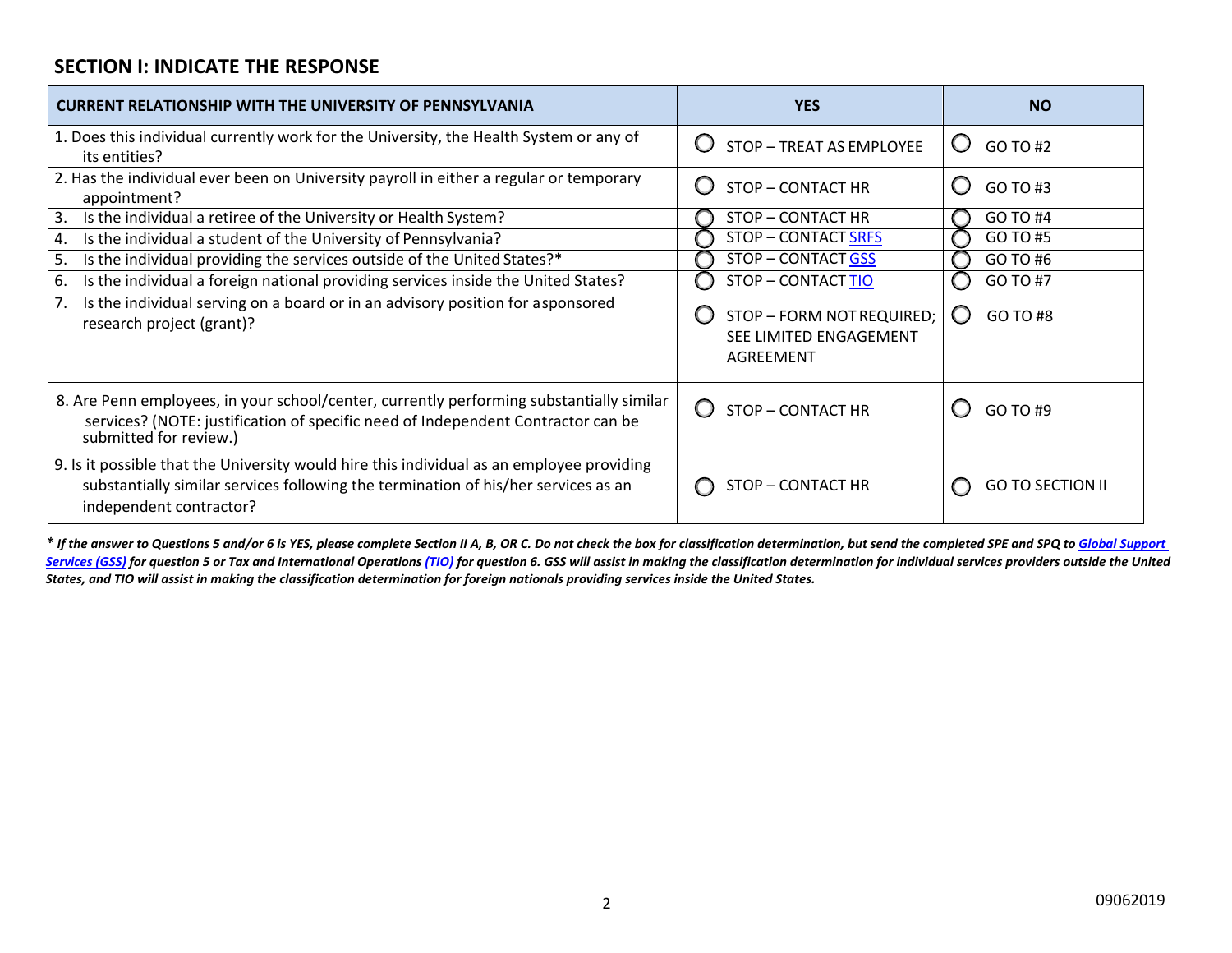## **SECTION II: INDICATE THE RESPONSE**

| Classification Guidelines: Complete only ONE sub-section, A, B, or C, depending on the services to be performed by the individual<br>PLEASE NOTE: These are factors in considering whether to hire an individual as an employee. Consult with your Human Resources manager for further guidance. |                                                                                       |                                    |  |  |  |
|--------------------------------------------------------------------------------------------------------------------------------------------------------------------------------------------------------------------------------------------------------------------------------------------------|---------------------------------------------------------------------------------------|------------------------------------|--|--|--|
| A. GUEST LECTURER/SPEAKER/PERFORMER/ARTIST                                                                                                                                                                                                                                                       | <b>YES</b>                                                                            | <b>NO</b>                          |  |  |  |
| 10. Is this individual a performer/artist engaged for a one-time performance?                                                                                                                                                                                                                    | STOP - FORM NOT<br>REQUIRED; SEE LIMITED<br><b>ENGAGEMENT AGREEMENT</b>               | GO TO #11                          |  |  |  |
| 11. Is this individual a guest lecturer (e.g., an individual who lectures at only one or two<br>class sessions, conferences or event per year)?                                                                                                                                                  | STOP - FORM NOT<br>$\bigcirc$<br>REQUIRED; SEE LIMITED<br><b>ENGAGEMENT AGREEMENT</b> | GO TO #12                          |  |  |  |
| 12. Is the individual the primary instructor of record for the course being offered for<br>academic credit toward a University degree?                                                                                                                                                           | STOP - TREAT AS EMPLOYEE                                                              | GO TO #13                          |  |  |  |
| 13. Is the individual responsible for the content of the lecture/presentation?                                                                                                                                                                                                                   | STOP - FORM NOT<br>REQUIRED; SEE LIMITED<br><b>ENGAGEMENT AGREEMENT</b>               | STOP - TREAT AS<br><b>EMPLOYEE</b> |  |  |  |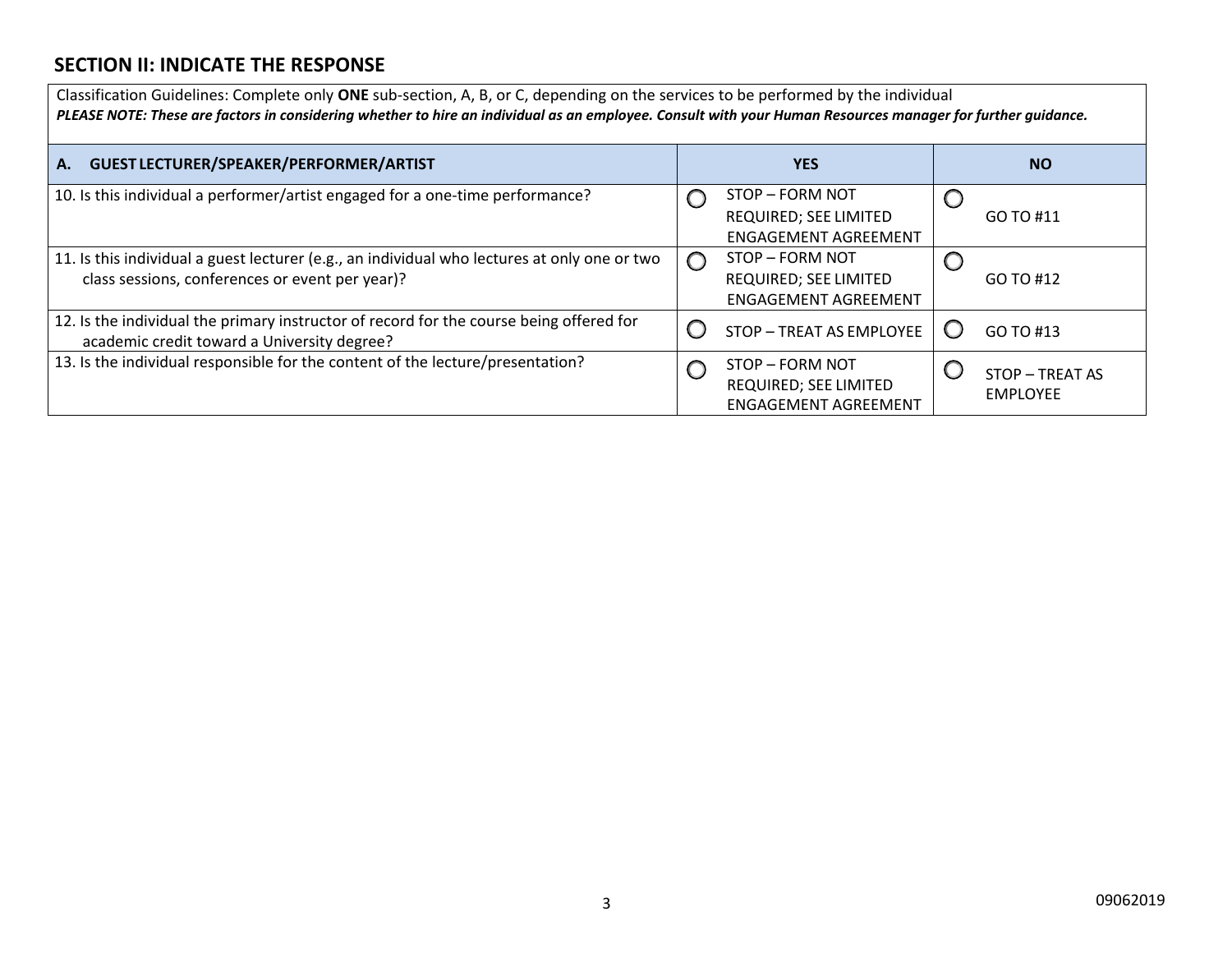| <b>B.</b><br>RESEARCHER: RESEARCHERS HIRED TO PERFORM SERVICES FORA UNIVERSITY<br>DEPARTMENT OR UNIT ARE INITIALLY PRESUMED TO BE EMPLOYEES OF THE<br>UNIVERSITY.                                                                                                                                                                                                                                                                                                                                            | <b>YES</b>                                   | <b>NO</b>                                                                   |
|--------------------------------------------------------------------------------------------------------------------------------------------------------------------------------------------------------------------------------------------------------------------------------------------------------------------------------------------------------------------------------------------------------------------------------------------------------------------------------------------------------------|----------------------------------------------|-----------------------------------------------------------------------------|
| 14. Will the individual perform work using University Facilities (as opposed to facilities<br>available to him/her outside the University)?                                                                                                                                                                                                                                                                                                                                                                  | STOP - TREAT AS EMPLOYEE                     | GO TO #16<br>O                                                              |
| 15. Will the individual perform research for a University faculty member under an<br>arrangement whereby the University faculty member serves in a supervisory<br>capacity (i.e., the individual will work under the direction of the faculty member)?                                                                                                                                                                                                                                                       | STOP - TREAT AS EMPLOYEE                     | GO TO #16<br>O                                                              |
| 16. Will the individual serve in an advisory or consulting capacity with a University<br>faculty member or director in a "collaboration-between-equals" type arrangement?<br>Service on a Data Safety Monitoring Board, Scientific Board, or other Advisory Boards<br>(e.g. Community Advocate or Patient Engagement)                                                                                                                                                                                        | STOP - TREAT AS LIMITED<br><b>ENGAGEMENT</b> | STOP - TREAT AS<br>( )<br><b>EMPLOYEE</b>                                   |
| OTHER INDIVIDUALS NOT COVERED UNDER SECTION A ORB                                                                                                                                                                                                                                                                                                                                                                                                                                                            | <b>YES</b>                                   | <b>NO</b>                                                                   |
| 17. Does the individual routinely provide the same or similar services outside of the<br>University of Pennsylvania to the public on a regular and consistent basis? (See SPQ<br>#7)                                                                                                                                                                                                                                                                                                                         | GO TO #18<br>$\bigcirc$                      | GO TO #18                                                                   |
| 18. Will the department provide the individual with any of the following:<br>a. specific instructions regarding performance of the required work beyond<br>specifying parameters of the deliverables rather than rely on the individual's<br>expertise?<br>b. significant equipment or supplies and/or hire assistants for the individual?<br>c. set the number of hours and/or days of the week that the individual is required<br>to work, as opposed to the individual setting his/her own work schedule? | STOP - TREAT AS EMPLOYEE                     | $\bigcirc$<br><b>TREAT AS AN</b><br><b>INDEPENDENT</b><br><b>CONTRACTOR</b> |